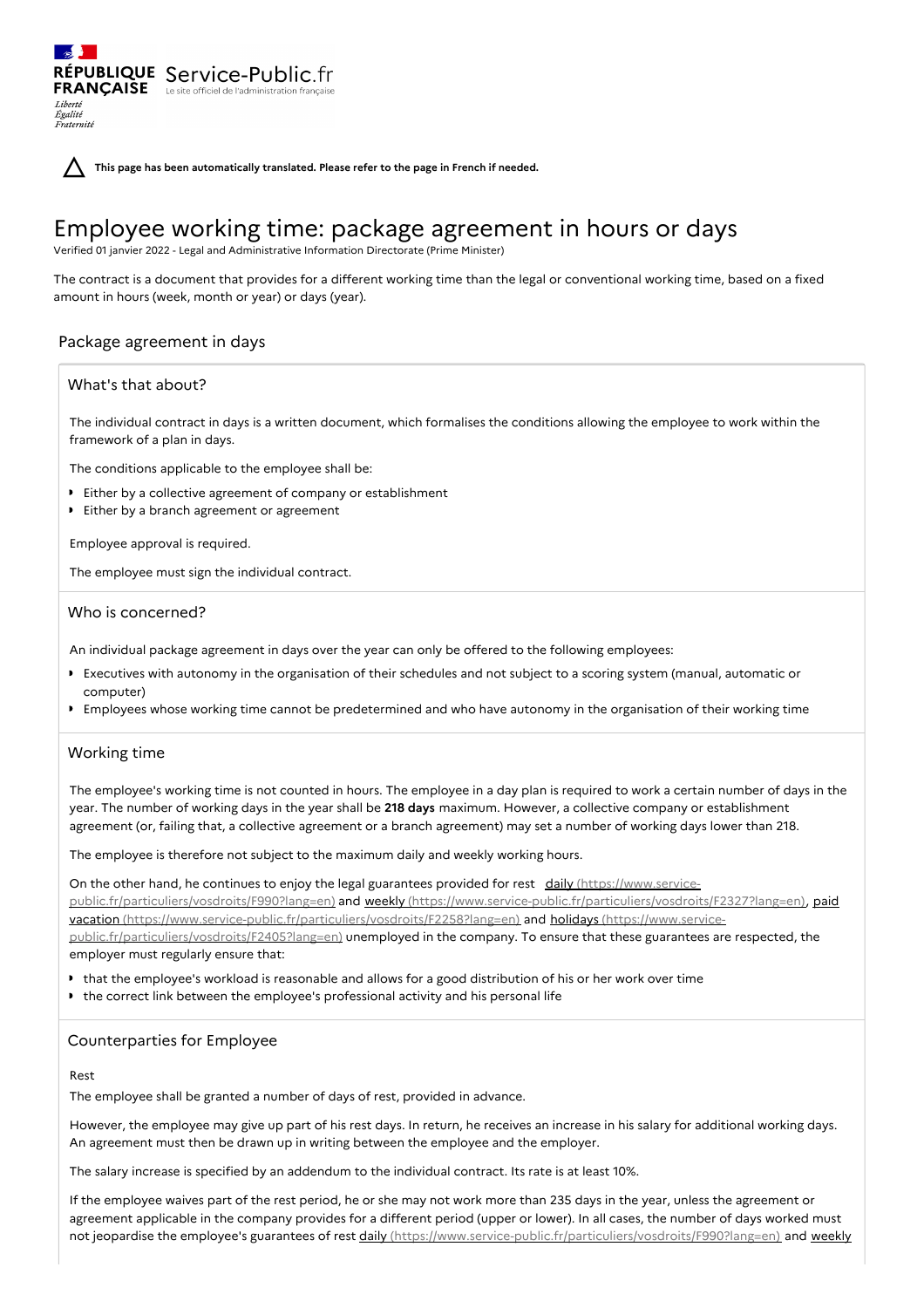[\(https://www.service-public.fr/particuliers/vosdroits/F2327?lang=en\),](https://www.service-public.fr/particuliers/vosdroits/F2258?lang=en) paid vacation (https://www.servicepublic.fr/particuliers/vosdroits/F2258?lang=en) and holidays [\(https://www.service-public.fr/particuliers/vosdroits/F2405?lang=en\)](https://www.service-public.fr/particuliers/vosdroits/F2405?lang=en) unemployed in the company.

#### Remuneration

The employee's pay must take into account the workload imposed on the employee in the days package.

The remuneration of the employee and the employer shall be the subject of an annual interview with the employer (unless different conditions are laid down by the agreement or agreement applicable in the company).

If the remuneration is manifestly unrelated to the constraints imposed on the employee, the latter may to the council of prud'homme [\(https://www.service-public.fr/particuliers/vosdroits/F2360?lang=en\)](https://www.service-public.fr/particuliers/vosdroits/F2360?lang=en) to claim compensation. This compensation shall be calculated on the basis of the injury suffered.

#### Employee's RTT rights to day plan

The calculation of the number of days of reduction of working time (RTT) under the individual contract of package is carried out under the following conditions:

- Determination of the number of days in the year
- Deduction of maximum number of days worked in the year
- Deduction of weekly rest days (number of Saturday and Sunday)
- Deduction of paid leave working days
- Deduction of holidays falling between Monday and Friday

For the year 2021:  $365 - (218 + 104 + 25 + 7) = 11$ .

Thus, for 2021, the number of days of RTT for an employee on a day plan is 11.

# Hour Package Conventions

# What's that about?

A lump-sum agreement in hours allows for predictable overtime to be built into an employee's working hours over a predetermined period.

The company has a strong activity at the end of the year. It is possible, for example, to sign an agreement providing in advance for the payment to the employee of 15 additional hours during the month of December.

Weekly, monthly or annual hourly rate.

Employee approval is required.

The employee must sign the individual contract.

# Who is concerned?

An individual package agreement in hours over the year can be offered only to the following persons:

- Executives whose nature of duties does not allow them to apply the collective schedule in force within the workshop, service or team to which they are integrated
- Employees with real autonomy in the organisation of their schedule
- And provided that a collective agreement of company or establishment provides for the establishment of time-based packages  $\bullet$ throughout the year

Every employee can benefit from an individual contract in hours scheduled on the week or on the month.

### Working time

The working time is fixed in the individual contract. It provides in advance for a certain number of overtime hours worked and paid, but not exceeding maximum daily and weekly [\(https://www.service-public.fr/particuliers/vosdroits/F1911?lang=en\)](https://www.service-public.fr/particuliers/vosdroits/F1911?lang=en) work.

If the employee works overtime in excess of the plan, overtime shall be paid in standard conditions. (https://www.service[public.fr/particuliers/vosdroits/F2391?lang=en\)](https://www.service-public.fr/particuliers/vosdroits/F2391?lang=en)

The employee continues to benefit from the statutory guarantees provided for rest daily (https://www.servicepublic.fr/particuliers/vosdroits/F990?lang=en) and weekly [\(https://www.service-public.fr/particuliers/vosdroits/F](https://www.service-public.fr/particuliers/vosdroits/F990?lang=en)[2327?lang=en](https://www.service-public.fr/particuliers/vosdroits/F2327?lang=en)[\),](https://www.service-public.fr/particuliers/vosdroits/F2258?lang=en) paid vacation [\(https://www.service-public.fr/particuliers/vosdroits/F2258?lang=en\)](https://www.service-public.fr/particuliers/vosdroits/F2405?lang=en) and holidays (https://www.servicepublic.fr/particuliers/vosdroits/F2405?lang=en) unemployed in the company.

# Remuneration